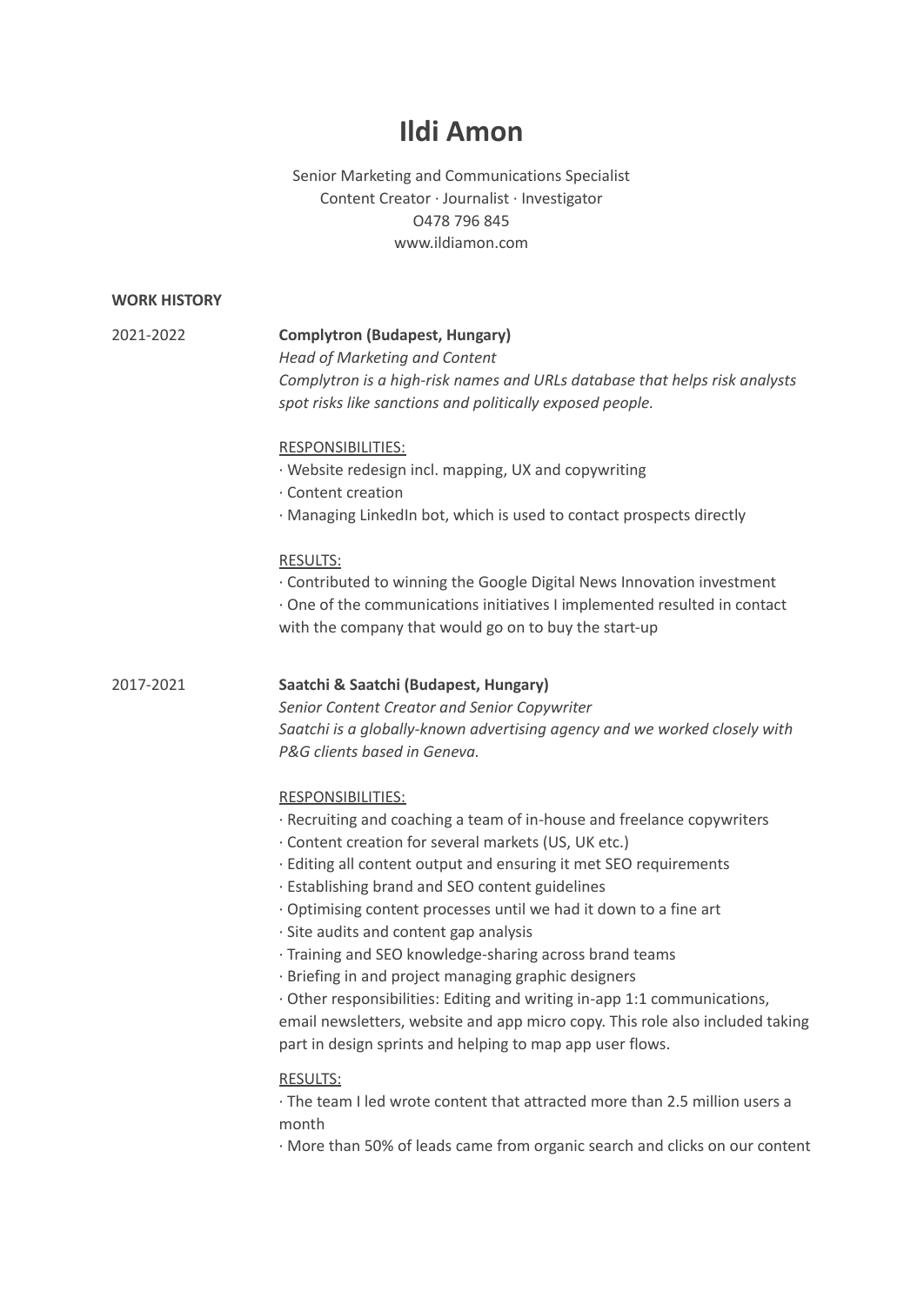| 2016          | <b>KPMG (Budapest, Hungary)</b><br>Senior Intelligence Analyst<br>· Research and analyse risk factors relating to individuals and entities on<br>behalf of KPMG's clients (risk includes, sanctions, political exposure, adverse<br>press, legal issues, suspect business practices)<br>· Write enhanced due diligence reports covering the above |
|---------------|---------------------------------------------------------------------------------------------------------------------------------------------------------------------------------------------------------------------------------------------------------------------------------------------------------------------------------------------------|
| 2014 and 2015 | We Love Budapest - English (Budapest, Hungary)<br><b>Managing Editor</b>                                                                                                                                                                                                                                                                          |
|               | <b>RESPONSIBILITIES:</b><br>· Managing a small team of in-house and freelance writers<br>· Content planning and strategy<br>· Briefing in and editing stories<br>· Establishing the site's social media presence<br>· Google and Facebook analytics                                                                                               |
|               | Results<br>· Huge growth in social media followers and site users/sessions                                                                                                                                                                                                                                                                        |
| 2012 and 2013 | <b>SBS Radio World News (Melbourne, Australia)</b><br>Journalist                                                                                                                                                                                                                                                                                  |
|               | · Writing and producing radio/online packages, interviews and news stories<br>· Tracking down talent for interviews/quotes<br>· Covering breaking news, monitoring the wires and sub-editing the morning<br>bulletins as the overnight desk editor                                                                                                |
| 2009          | <b>Australand (now Frasers Property) (Melbourne, Australia)</b><br><b>Marketing Coordinator</b>                                                                                                                                                                                                                                                   |
|               | . Coordinating marketing initiatives and budgets for apartment<br>developments<br>· Analysing target markets<br>· Briefing creatives and reviewing creative work<br>· Helping to achieve cost savings through a signage tender                                                                                                                    |
| 2007 and 2008 | Amoveo (Melbourne, Australia)<br><b>Marketing Coordinator</b>                                                                                                                                                                                                                                                                                     |
|               | · Creating brand guidelines, and writing promotional materials, company<br>documents and tender submissions                                                                                                                                                                                                                                       |